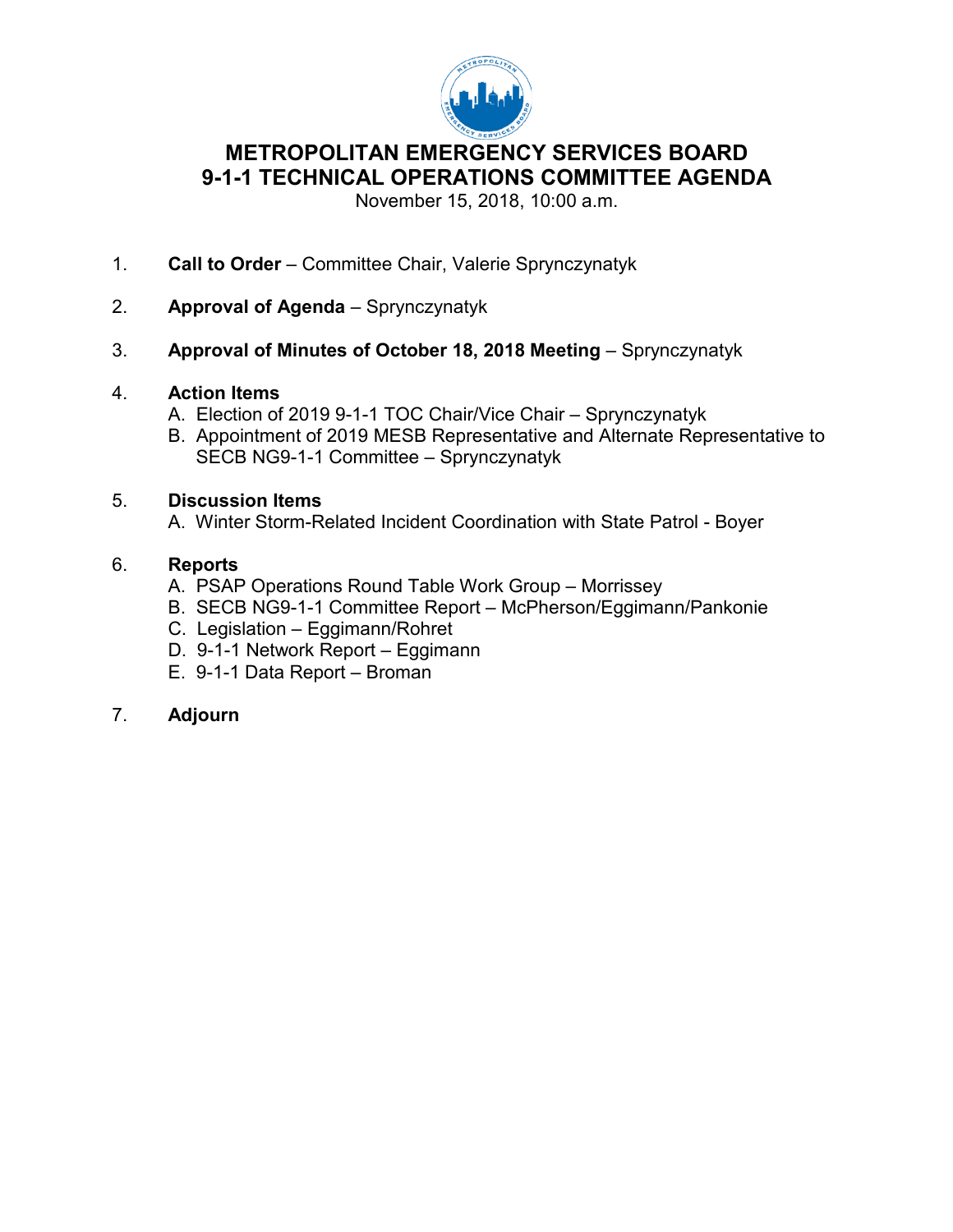#### **Metropolitan Emergency Services Board 9-1-1 Technical Operations Committee Meeting Notes October 18, 2018**

#### **Members Present:**

Jon Eckel, Chisago Jim Scanlon, Bloomington PD Tony Martin, Edina<br>
Nancie Pass, Ramsey<br>
Nancie Pass, Ramsey<br>
Kevin Schwartz, Hennepin Darlene Pankonie, Washington Cheryl Pritzlaff, Dakota Vicki Vadnais, Allina Carrie Bauer, Scott

Marcia Broman, MESB John Olsen, FES Dan Craige, ECN<br>
Pete Eggimann, MESB<br>
Pete Eggimann, MESB<br>
Contract Contract Contract Contract Channel Channel Channel Channel Channel Channel Channel Channel Channel Channel Channel Channel Channel Channel Channel Channel Mary Ehrsam, Solacom Jon Rasch, Ramsey Joe Fick, Motorola Jill Rohret, MESB Scott Haas, Scott Sheri Stevens, State Patrol Jake Jacobsen, CenturyLink Martha Ziese, MESB

Val Sprynczynatyk, Anoka<br>Tim Walsh, Carver

**Guests Present:** Dustin Leslie, ECN Tim Boyer, Minnesota State Patrol Christine McPherson, Minneapolis Jennifer Radde, Edina Matthew Hoffer, CenturyLink Scott Wosje, Northland Business Systems

#### **1. Call to Order:**

Val Sprynczynatyk called the meeting to order at 10:05 a.m.

# **2.A. Approval of Agenda:**

*M/S/C – Nancie Pass moved to approve agenda. Kevin Schwartz seconded. Motion carried.* 

# **2.B. Approval of Minutes**

Jon Eckel said the September minutes should reflect the Go Live date for Chisago Text-to-9-1-1 implementation as December 30, not September. Pankonie said September minutes should reflect that Bob Dowd was at the meeting,

*M/S/C - Schwartz moved to approve amended minutes. McPherson seconded. Motion carried.* 

#### **3. Action Items**

# **3.A. Approve 2019 Regional Grant Funding Priorities**

 One recommendation was the CAD-to-CAD interoperability project and to continue to work with Pete Eggimann said there were two items identified by the workgroup as worthy of discussion. ECN for implementation. It was suggested there be development of a business plan and a management structure.

 The other recommendation was a project related to hiring and retention of staff. This could possibly be an RFP to find consultants to prepare recommendations based on what the metro PSAPs are doing now, what's working, and what isn't. Eckel asked how would you scope a project on this? What would the deliverables be?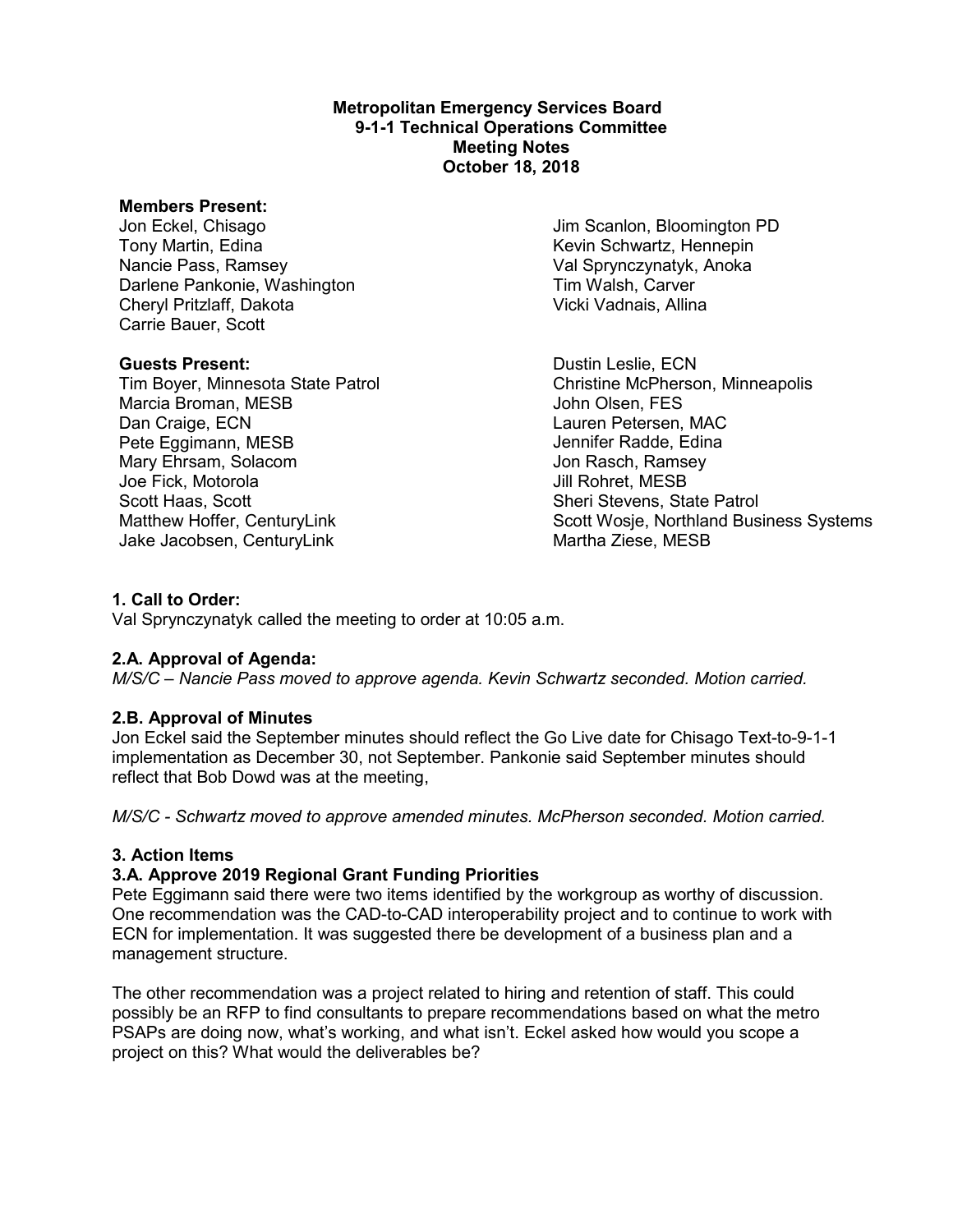trying to get funding for two staffing-related projects. Their highest priority was to develop a access to a candidate's scores. This would also benefit candidates by allowing them to The committee members discussed several ideas related to staffing and reached consensus on shared pre-employment telecommunicator testing and screening center that would utilize standardized tools agreed to by the participating PSAPs that would allow multiple PSAPs complete the screening process once and apply with multiple PSAPs who have openings.

 The second staff-related project the committee members considered was to study the impact of on how to mitigate that impact. A second approach would be to seek grant funding for training post traumatic stress disorder (PTSD) on our current telecommunicators and recommendations the telecommunicators on what to do to mitigate the impact of traumatic events.

 Rohret said there needs to be a definition of the milestones and goals for a study and then to build a plan.

 application workstations that could be utilized by any of the metro PSAPs in the event they had to abandon their PSAP or suffered some sort of catastrophic equipment or power failure that prevented them from handling their 911 calls. Rohret said it was a good idea, but it would A fourth project was identified by the committee that involved creating a cache of 911 answering require a 50% match from the PSAPs.

 ECN, said it didn't matter. Rohret said the projects should be prioritized though. Eckel asked are you more likely to get a grant if you just settle on one priority? Dustin Leslie,

Sprynczynatyk asked what was the will of the group in prioritization?

*M/S/C - Motion made by Rasch to prioritize as follows, McPherson seconded. Motion carried. Pass restated the motion as primary member. Eckel seconded. Motion carried.* 

- 1. Explore pooling testing resources; screening standardization
- 2. PTSD Training
- 3. Cad -to-CAD Interoperability
- 4. Back-up 9-1-1 answering application workstation cache

# **3.B. Recommended Change to the Training Curriculum**

 The PSAP Roundtable presented a recommended change to the telecommunicator training section. The committee reviewed the proposed change language. curriculum. Sprynczynatyk said the recommended change was in the Stress Management

 *M/S/C - Motion made by Pass, seconded by Martin to make the change to the Training Curriculum. Motion carried.* 

#### **4. Unfinished Business**

# **4.A. Next Generation 9-1-1**

 new feature soon that will enable dispatchers to send outbound texts. The feature will require Dustin Leslie said that twenty PSAPs so far have completed Text-to-9-1-1 implementation. Dakota County will go next; then Eden Prairie, and Chisago County. There has been a 20% decrease since implementation. The CenturyLink/West 9-1-1 service is expected to support a that the PSAP answering application support MSRP protocol. No timeline for implementation of the outbound text feature has been established yet.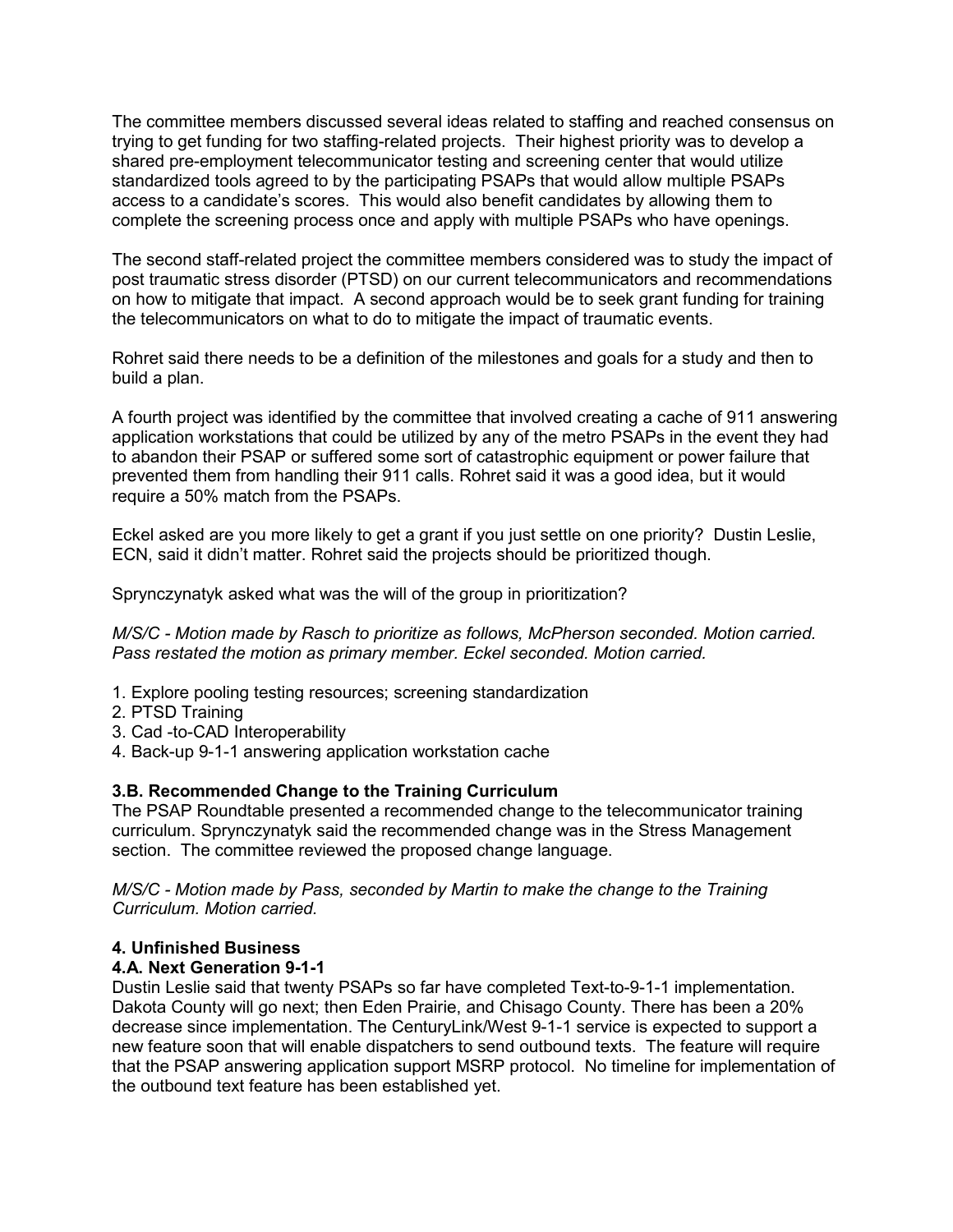# **4.A.1. Text-to-9-1-1 Regional Sunset Agreements**

 PSAPs want their text messages handled by if they will not have text-capable answering applications in place by the end of the year. He asked that the PSAPs try to complete the Eggimann reminded committee members that agreements need to be in place for who the agreements by November 15.

## **4.A.2 Firewall Implementation**

 PSAP was made on October 2. This attempt was unsuccessful. The implementation vendor address the issues that have been identified in the two install attempts. Both organizations also Leslie told the committee members that a second attempt to turnup the firewalls at the Airport and the firewall manufacturer are now meeting to test new configurations they believe will agreed to have engineers onsite during the next turnup attempt.

# **4.A.3. Wireless Handset Location**

 projects involving the implementation of the enhanced location technology. The letter also service. The letter asks the carriers to respond within 30 days outlining their implementation timeline and interest in accepting the ECN / MESB offer to test and conduct trials or pilot Craige reported that in collaboration with Marcia Broman a letter has been drafted to the wireless carriers encouraging them to start utilizing and sending the device-based hybrid location. ECN and the MESB included the offer to work with the carriers on trialing or pilot stressed the need to identify in the ALI record when the reported location was determined by using the device-based hybrid location data and suggested the use of the TLMA class of projects to assist the carriers with the implementation.

 enhanced location information becomes available from the carriers. This meeting will be done Dar Pankonie is working on getting a meeting scheduled in December with West, GeoComm, and RapidSOS to review what location display options will be available to PSAPs when the in conjunction with the MN APCO/NENA Chapter meeting in St. Cloud.

# **4.B. Foreign Language Text message**

 Eggimann reminded the committee members that the foreign language translations had been the messages into their 9-1-1 answering application. sent out to the metro PSAPs, and that it was up to the PSAP whether or not they chose to build

# **4.C. August 1 9-1-1 Service Disruption Notification Process**

 Eggimann went over the spreadsheet that was in the meeting packet which outlines the issues identified surrounding the 9-1-1 call delivery partial system failure at West Safety Systems and issues have been dealt with and some of the mitigation actions will take longer to implement. and West to ensure the mitigation actions are completed. the action items that have been proposed to prevent a similar event in the future. Some of the Eggimann told the committee that the MESB and ECN will continue to work with CenturyLink

 PSAP mangers would want answers to if another event occurs that impacts 9-1-1 call delivery to their PSAP. This information will be used by the MESB and ECN in their ongoing discussions with CenturyLink regarding making the PSAP notification process mandated by the FCC to be more effective and useful to the PSAP managers. Craigie told the committee that as part of the verify the 24x7 numbers at every PSAP in the state. Eggimann asked the committee members to provide a short list of the questions that they as notification process review the Public Safety Commissioner had instructed ECN to call and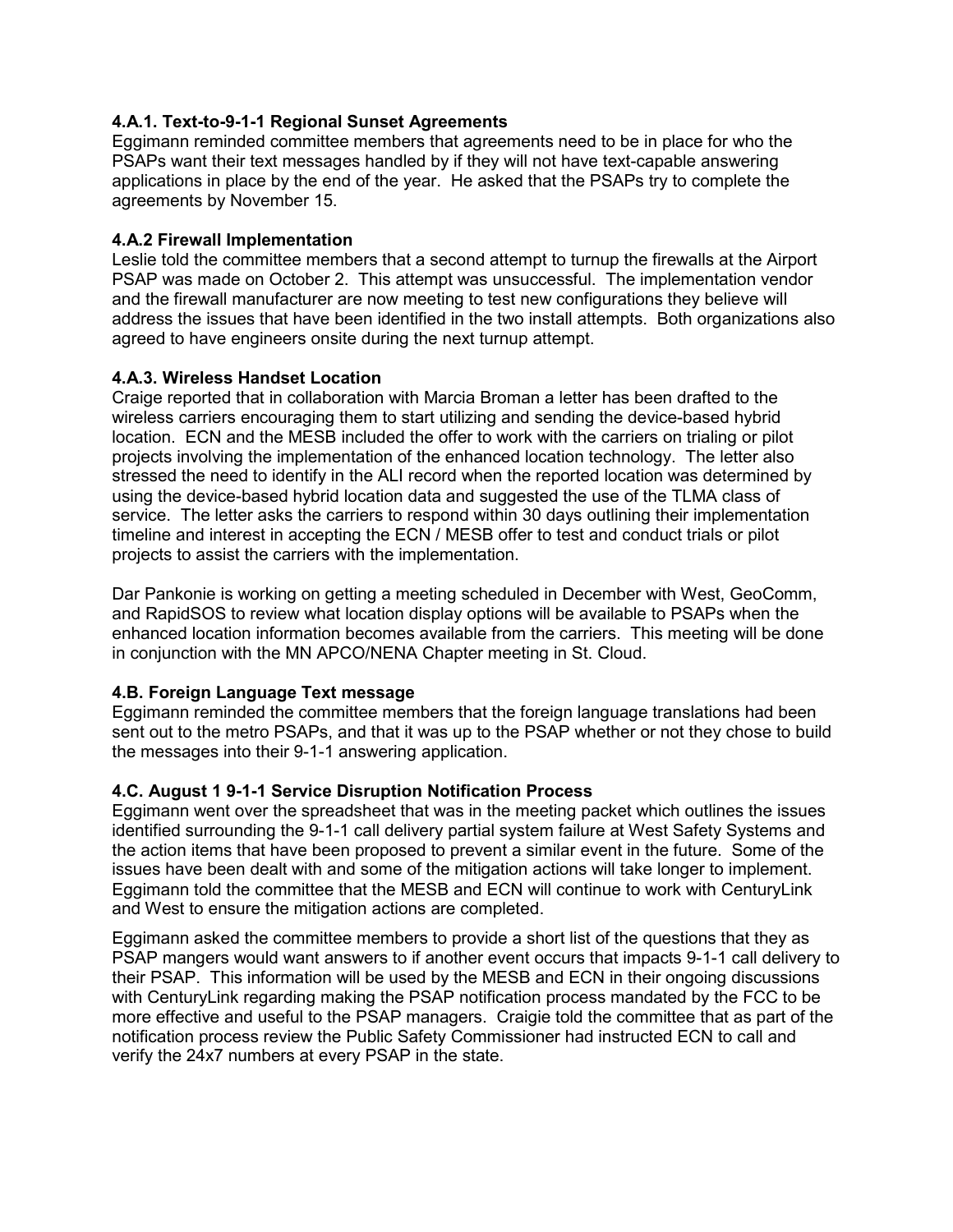# **4.D. Apple Watch Accidental Calling**

 Eggimann directed the committee members attention to an article included in the packet that identified a new issue with the latest generation of the Apple watch. The newest watches have when they are not linked to the customers iPhone. The watch's telephone number that displays their own telephone number assigned and can connect to 9-1-1 using a Wi-Fi connection even in ANI will not work as a callback number in the event a customer accidentally manipulates the emergency calling feature on the watch.

# **5. Pending Business**

# **5.A. Continuity of Operations Plans (COOP)**

Eggimann asked members who have not completed their COOP document yet to please get their agency's plan to ECN as soon as possible.

# **5.B. Election of 2019 chair & Vice Chair**

 Elections for the 2019 Chair and Vice chair will be at the next meeting November 15. Kari Morrissey from Anoka County has indicated interest in serving as Chair of the 9-1-1 TOC for 2019.

# **5.C. SECB NG9-1-1 Committee Representative Appointment**

 appointed for 2019. Sprynczynatyk told the committee she wanted them to choose the representative at the November meeting in conjunction with the election of officers for the TOC. A representative for the metro region to serve on the SECB NG9-1-1 Committee will need to be

# **6. Reports**

# **6.A. 9-1-1 Data Update Report**

 asked if there were any questions or comments. There were none. Broman called the committee's attention to the written report included in the meeting packet and

# **6.B. PSAP Operations Round Table Work Group Report**

 work group had discussed staffing issues at their meeting on October 9. The group has asked Eggimann reported that Heidi Hieserich emailed him before the meeting and reported that the Kari Morrissey to take over chairing the group and they identified their expected quarterly meeting dates in 2019.

# **6.C. SECB NG9-1-1 Committee Report**

 Dar Pankonie told the committee that there was nothing to report from the NG9-1-1 Committee that had not already been covered.

# **7. Adjourn**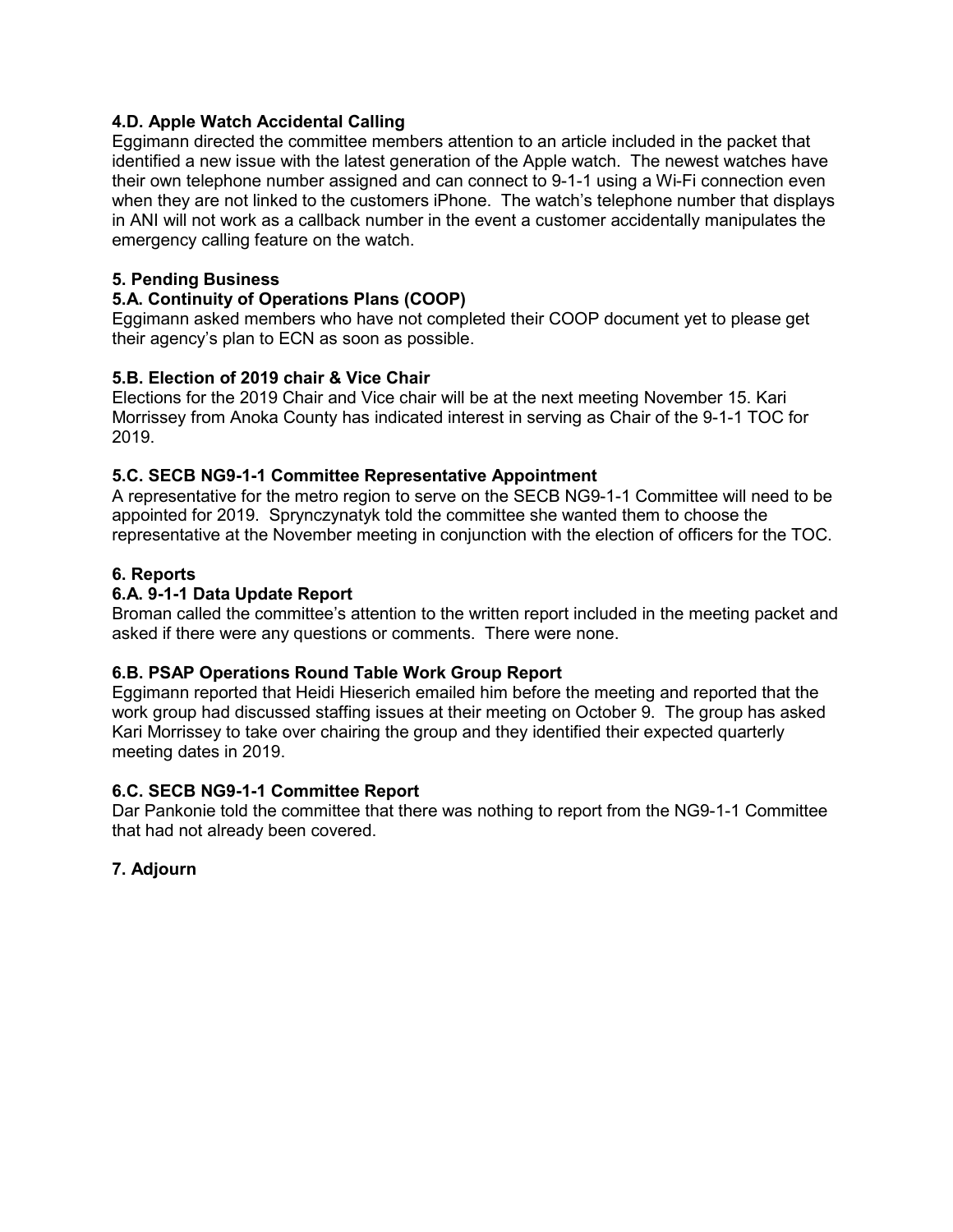#### **Action Sheet Metropolitan Emergency Services Board 9-1-1 Technical Operations Committee November 15, 2018**

# **Agenda Number 4.A. – Election of 2019 9-1-1 TOC Chair / Vice-Chair**

#### **Recommendation:**

The committee members nominate and elect the Chair and Vice-Chair for 2019.

#### **Background:**

 activities and meetings in the coming year. There is no limitation in the by-laws on the number of times that a committee member can serve as the Chair or Vice-Chair. The primary Chair presiding if the Chair is absent. In addition, the Chair and Vice-Chair assist the MESB staff in preparation of the meeting agendas. The committee Chair may also present the Each year in November the committee chooses a Chair and Vice-Chair to lead the committee responsibility of the committee chair is to preside over the committee meetings, with the Vicecommittee recommendations to the MESB Board when board action is warranted.

**Issues and Concerns:**  None identified.

 None identified. **Financial Impact:** 

**Motion:**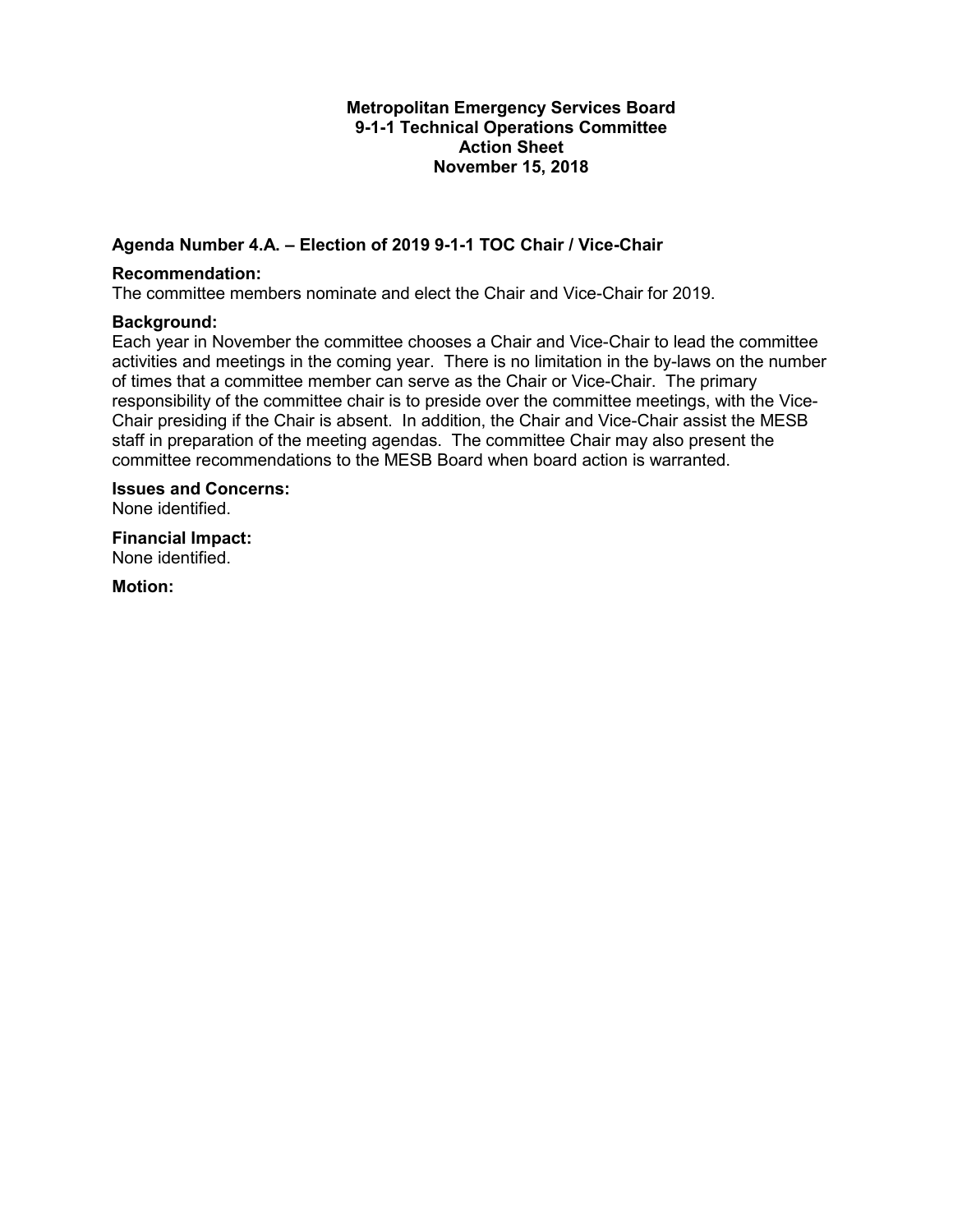#### **Action Sheet Metropolitan Emergency Services Board 9-1-1 Technical Operations Committee November 15, 2018**

### **Agenda Number 4.B. – Appointment of the Metro Region Representative and Alternate Representative to the SECB NG9-1-1 Committee for 2019**

#### **Recommendation:**

 represent the metro area on the SECB NG9-1-1 Committee in 2019. The committee members nominate and elect the representative and alternate representative to

#### **Background:**

 1-1 Committee in the coming year. The representative is expected to communicate the Each year in November the committee chooses committee members as their representative and alternate representative to represent the metro area regarding 9-1-1 issues on the SECB NG9 positions or actions taken by the 9-1-1 TOC to the SECB NG9-1-1 Committee and keep the 9-1- 1 TOC informed about positions or actions taken by the SECB NG9-1-1 Committee.

**Issues and Concerns:**  None identified.

 None identified. **Financial Impact:** 

**Motion:**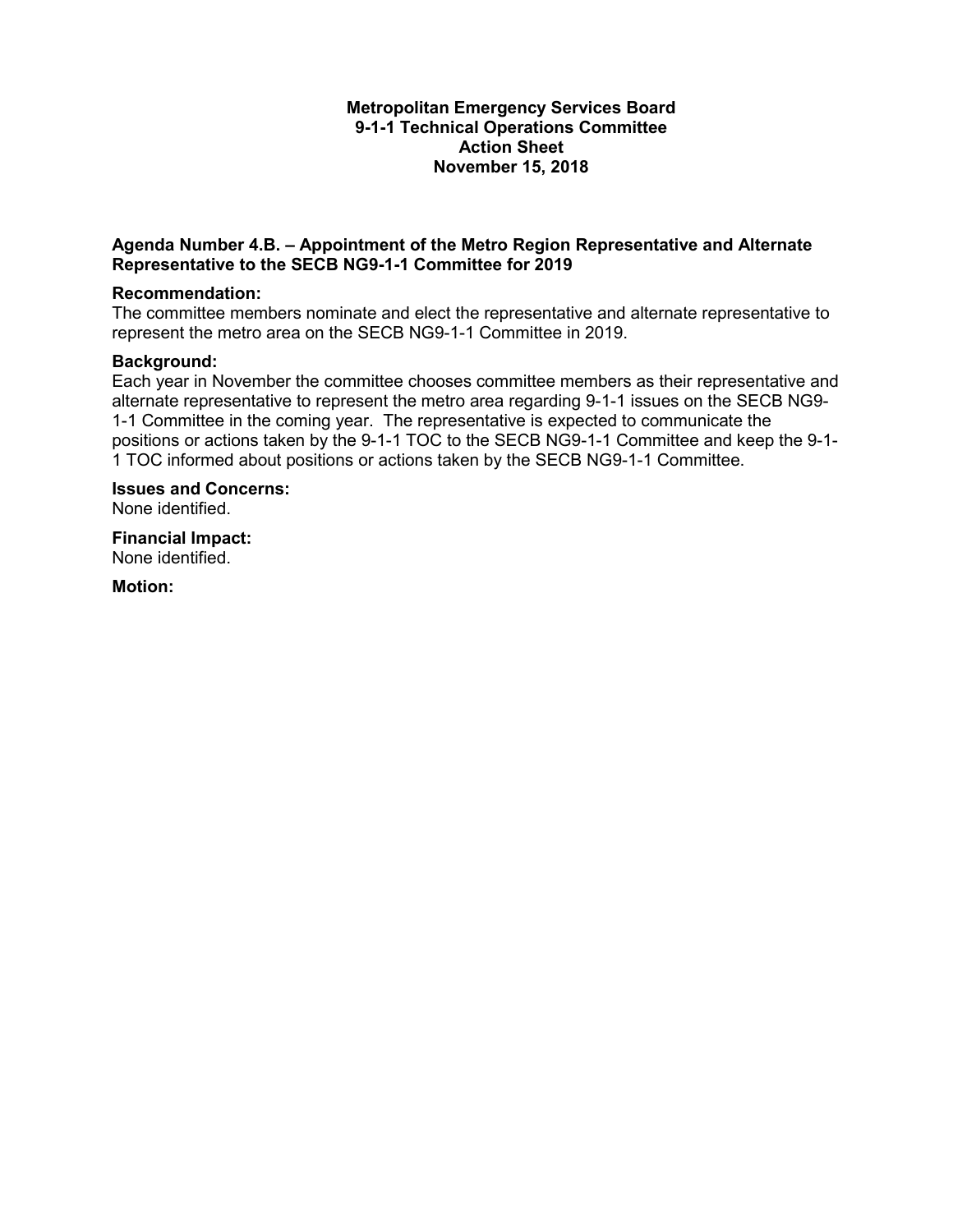### **Metropolitan Emergency Services Board 9-1-1 Technical Operations Committee Action Sheet November 15, 2018**

# **Agenda Number 5.A. – Winter Storm-Related Incident Coordination with State Patrol**

#### **Recommendation:**

 procedure defining how winter storm-related incidents that are called into the metro-area The committee is asked to consider drafting and adopting a communications standard or primary 9-1-1 communications centers, but that are occurring on interstates or major highways where the MN State Patrol is the primary response agency, should be reported to the State Patrol communications center. The standard or procedure should also include any specific reporting criteria that should be utilized to determine which events get reported to the State Patrol.

#### **Background:**

 During the winter months road conditions throughout the metro area can deteriorate rapidly depending on the type of precipitation, the temperature, and traffic volume. When the road conditions become treacherous multiple vehicle-related crashes, stalls, and spinouts can occur. communications between PSAPs difficult. Adopting uniform procedures on how to establish Patrol in particular, regarding weather-related vehicle incidents on interstates and major highways could allow for a quicker, more accurate emergency response. As these events are reported the 9-1-1 and radio systems become congested, making communications between PSAPs, and between the metro area primary PSAPs and the State

#### **Issues and Concerns:**

None identified.

#### **Financial Impact:**

 None identified. It is expected the standard or procedure will utilize existing communication resources currently available at the metro-area primary 9-1-1 communications centers and also at the State Patrol communications center.

#### **Motion:**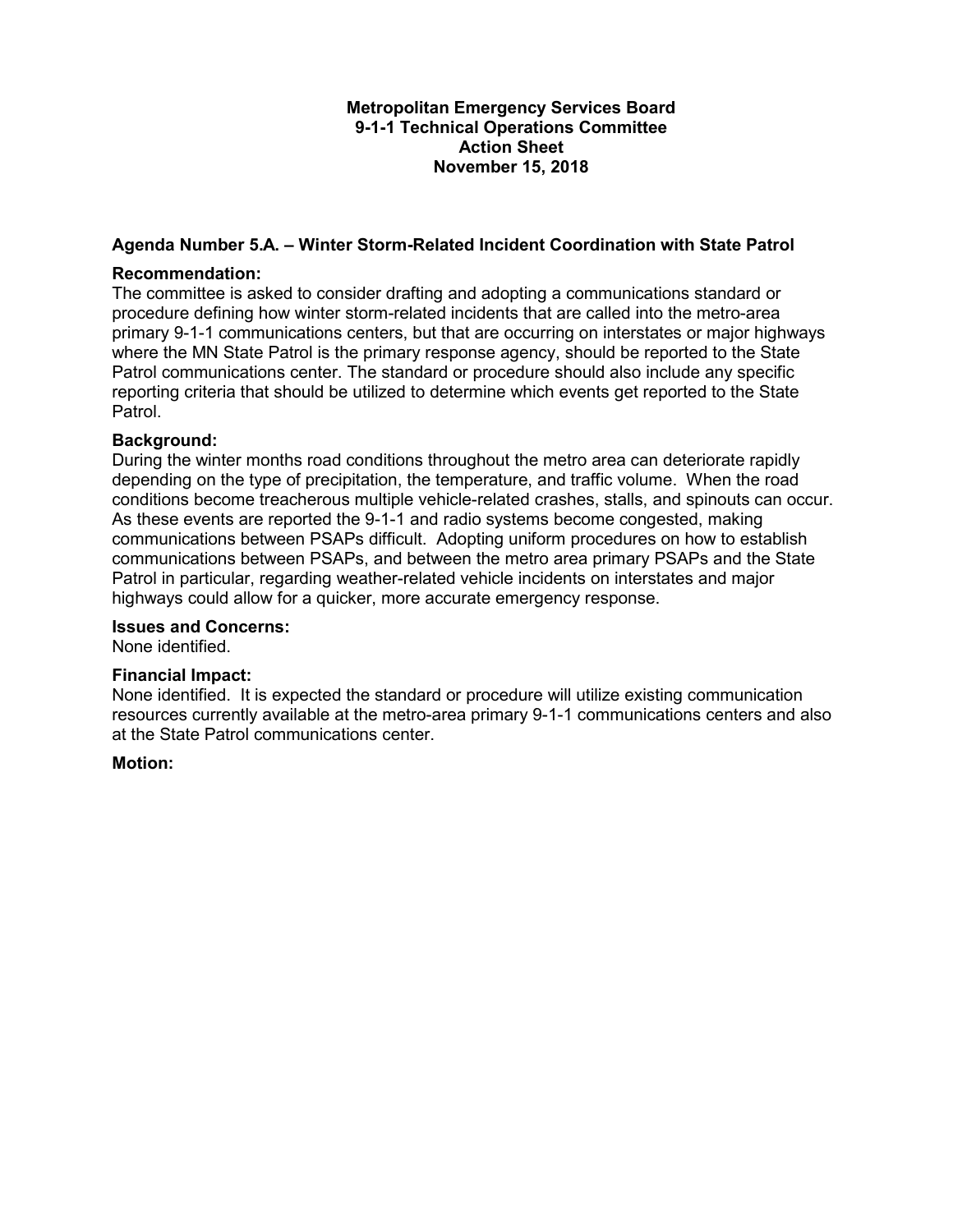### **Metropolitan Emergency Services Board 9-1-1 Technical Operations Committee Network Report November 15, 2018**

#### **Agenda Number 6.D.**

#### **Text-to-9-1-1:**

 their own text messages since that time. Eden Prairie is scheduled to turn up their text is scheduled to turn up on December 13. Bloomington is currently scheduled for January 29.<br>Sherburne Co. is not on the calendar yet but is expected to turn up in 1Q19. DCC went turned up their text capability on their VESTA system in October and has been taking capability on their VESTA on November 15, so they can take their own messages. Chisago Co.

#### **Firewall Implementation:**

 The team working on the ESInet firewall implementation project continue to meet regularly. Element, the vendor chosen to manage the installations, and WatchGuard, the firewall manufacturer, have been meeting together to address the configuration issues identified in the two failed attempts to turn up the new firewalls at the Airport PSAP. They believe the issues have been addressed and are ready to schedule the next installation attempt. We believe this will be at Carver Co and Ridgeview, which share a VESTA 9-1-1 answering application after Thanksgiving.

### **Device-based Hybrid Location (DBH location):**

 ECN, in collaboration with the MESB, sent a letter to the wireless carriers asking for the carrier by December 1. In addition, an offer was made to trial or participate in any pilot project that timeline on when the enhanced location accuracy available using DBH location technology would be available to our PSAPs directly through the 9-1-1 system. A response was requested would assist the wireless carriers in the use of the DBH location data for locating callers, but also the use of DBH location data in 9-1-1 call routing.

 Dar is working on lining up representatives from some of the vendors involved to provide an update at the December MN APCO/NENA Chapter Meeting in St. Cloud in December

#### **August 1 9-1-1 Service Disruption:**

 mitigation plan that was shared with the committee last month. ECN and the MESB will continue to monitor their progress in implementing the mitigation plan. The questions that the CenturyLink and West report that they are having internal meetings related to the disruption committee members submitted dealing with what information they want to know as PSAP managers when a service disruption occurs was shared with CenturyLink and West on October 24.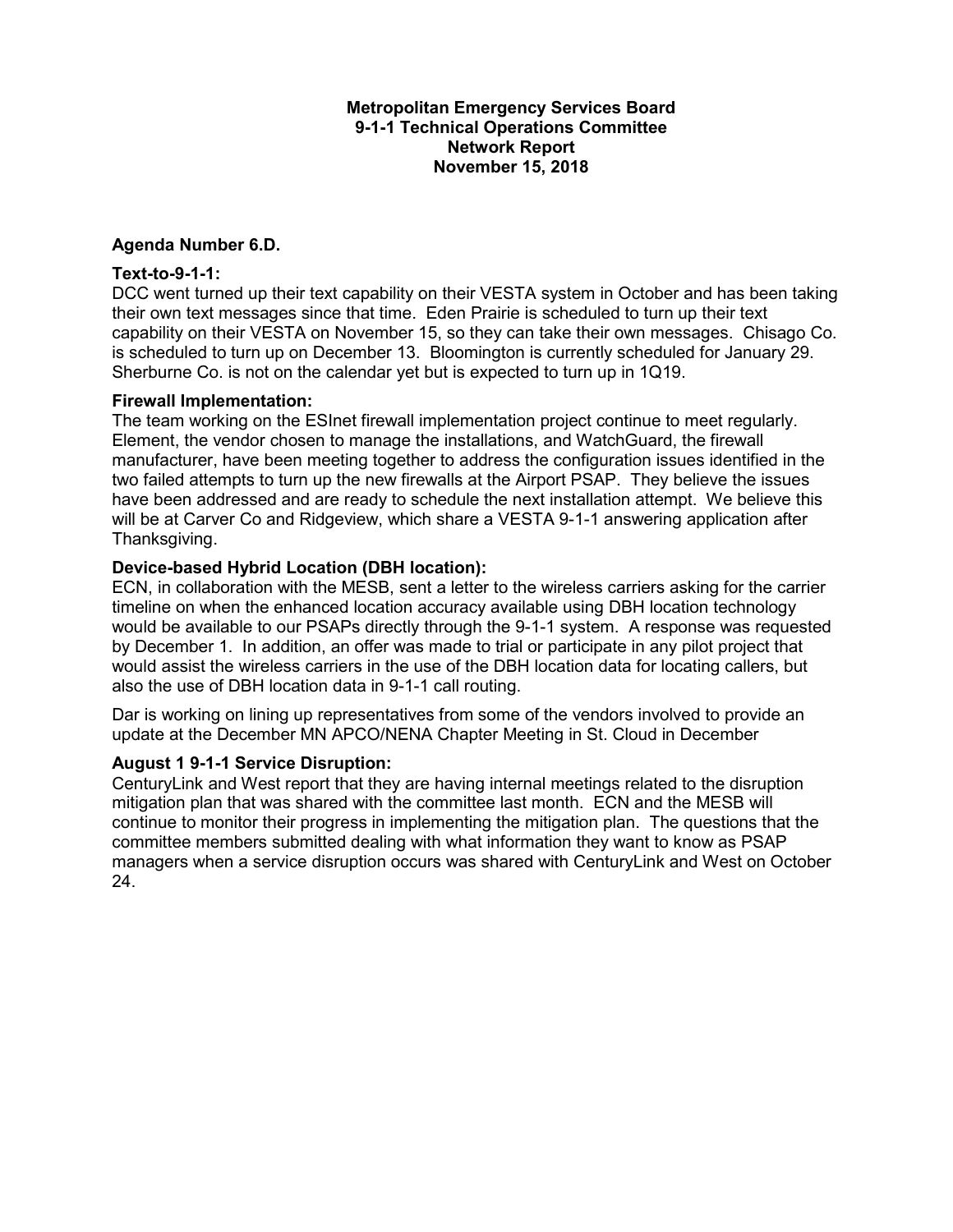# **Metropolitan Emergency Services Board 9-1-1 Technical Operations Committee 9-1-1 Data Report – Agenda Item 6.E November 15, 2018**

# **1. Statewide GIS Data Standards:**

- a. The Minnesota Geospatial Advisory Council (GAC) Standards Committee met on 10/25/18 to continue its review of the comments received during the initial 60-day public review and comment period for the proposed **Minnesota Road Centerline Standard** (MRCS) schema. Additional sessions are planned for 11/27/18 and 1/10/19 to continue the review.
- document in draft form that it is circulating for input. The document outlines a series of tests that the State is proposing to perform on county/regional address b. The State MnGeo office has prepared an **NG9-1-1 Geospatial Data Validation**  point, road centerline, and Emergency Service Zone geospatial feature classes prior to making them a part of the statewide datasets. MESB has provided feedback on the document. In addition, several metro county GIS reps are part of the State NG911 GIS Subcommittee and GIS standards workgroups that are also providing feedback.

# **2. Regional GIS Data Aggregation:**

- a. **Centerline:** The MetroGIS/Met Council continues to process updates of the validation of their datasets for ultimate inclusion in the MRCC nightly processes. MRCC nightly to the MN Geospatial Commons website. Each metro county's most recent centerline data that has been uploaded to the portal and passed validations is included in the regional dataset. The seven metro counties are using this process for MRCC updates. Chisago and Isanti Counties are working on pre-On 10/25/18, MESB requested the MRCC Build Team to consider moving to a minimum of monthly updates of their MRCC data, particularly due to its upcoming visibility and use of the data via the MetroGIS Regional Data Viewer.
- b. **Address Points:** The MetroGIS/Met Council now also processes updates of the regional dataset. The seven metro counties plus Chisago are using this process for validation of their dataset for inclusion in the Regional Address Point dataset Regional Address Point dataset (in the statewide schema) nightly to the MN Geospatial Commons website. Each metro county's most recent address points that have been uploaded to the portal and passed validations are included in the submitting address point dataset updates. Isanti County is working on preprocess in January 2019.
- c. The **Regional Data Viewer** project proposed by MESB has now been confirmed to be the top priority project in the MetroGIS 2019 Workplan. MESB and MetroGIS staff have begun to meet to outline how the Regional Data Viewer would allow visibility to the most current versions of the regional geospatial datasets central to the business needs of E9-1-1 and NG9-1-1. The application would be used for viewing the data and enhancing communications and interactions between the GIS-enabled and non-GIS enabled professionals engaged in the work of validating and maintaining 911 related data. User testing with PSAP/public safety is anticipated.

# **3. Regional PSAP/ESZ Boundaries:**

a. **Regional PSAP/ESZ polygon boundary dataset recent changes:** Updates made to reflect Eden Prairie PSAP taking its own text-to-911 calls effective 11/15/2018.